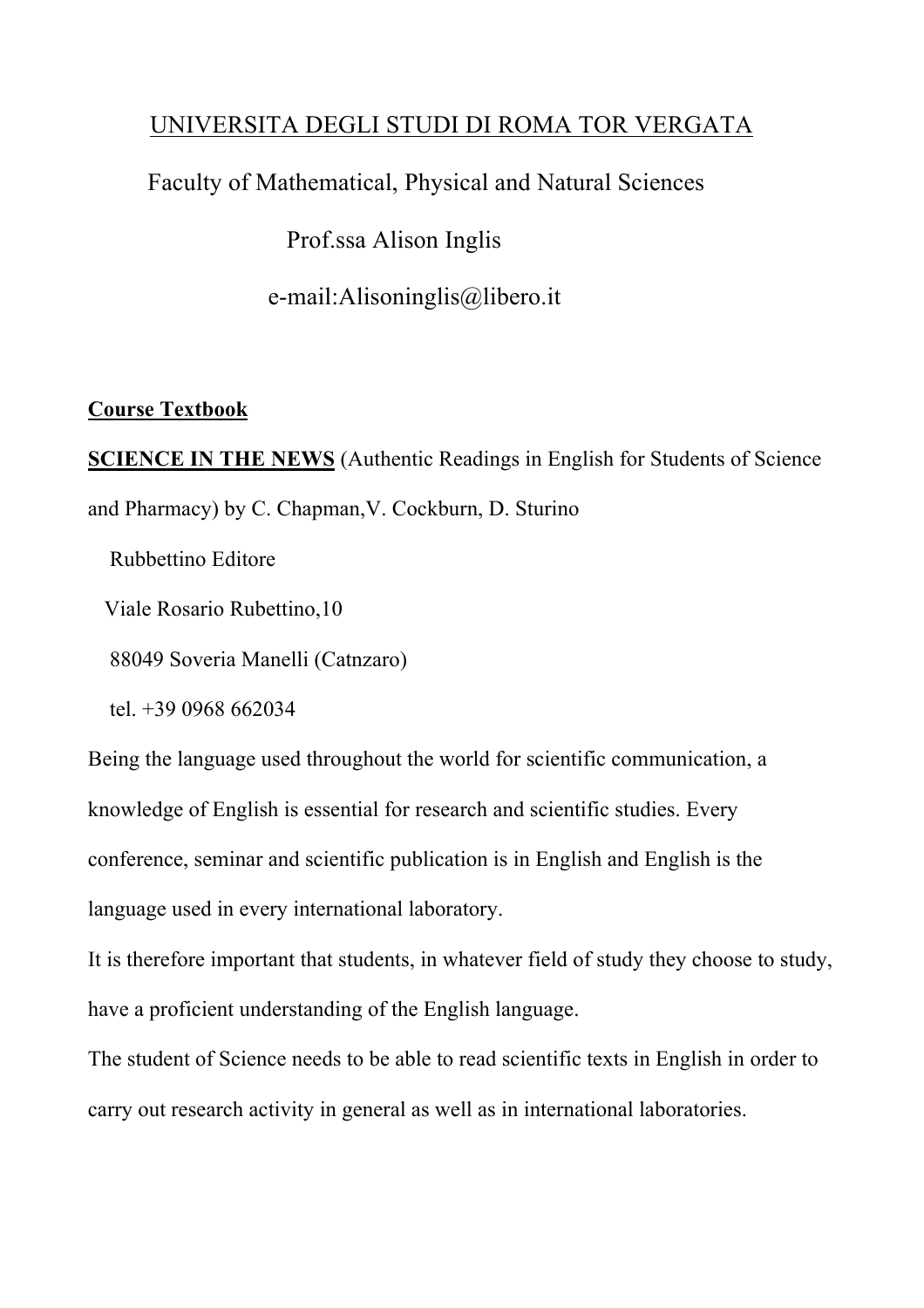Furthermore, he/she requires the capability to communicate with colleagues in other countries, to read their publications and to write publications to be read by them. "Science in the News" is a collection of authentic material taken from magazines and newspapers ( including the Herald tribune, USA Today, New Scientist, Popular Scientist, Time, Science, National Geographic and Scientific American Newsweek), to teach English at the Faculty of Science and dealing with a variety of topics related to the world of science. The texts aim at helping students to develop their reading skills and expand their vocabulary, while increasing their knowledge of more complex language structures.

Students are taught to understand the general meaning of a text followed by a more in-depth understanding that ensures that they have fully understood the content of the article. Vocabulary building help the student develop a more extensive lexis and time will be spent on a variety of exercises (antonyms, synonyms, word formation, prefixes and suffixes, etc.). Language skills, including work on various structures and grammar also an integral part of the course.

This textbook also includes an appendix section at the back of the book.

Appendix A, as well as providing possibilities for class discussion, also contains research tasks and reinforcement activities through the use of extra material. Appendix B is a reference section and it includes: irregular verbs, phrasal verbs, false cognates - cohesion devices - words and phrases connecting one idea to another, suffixes and prefixes, hyphenations, numbers, fractions and decimals, mathematical expressions, metric system, temperature equivalents.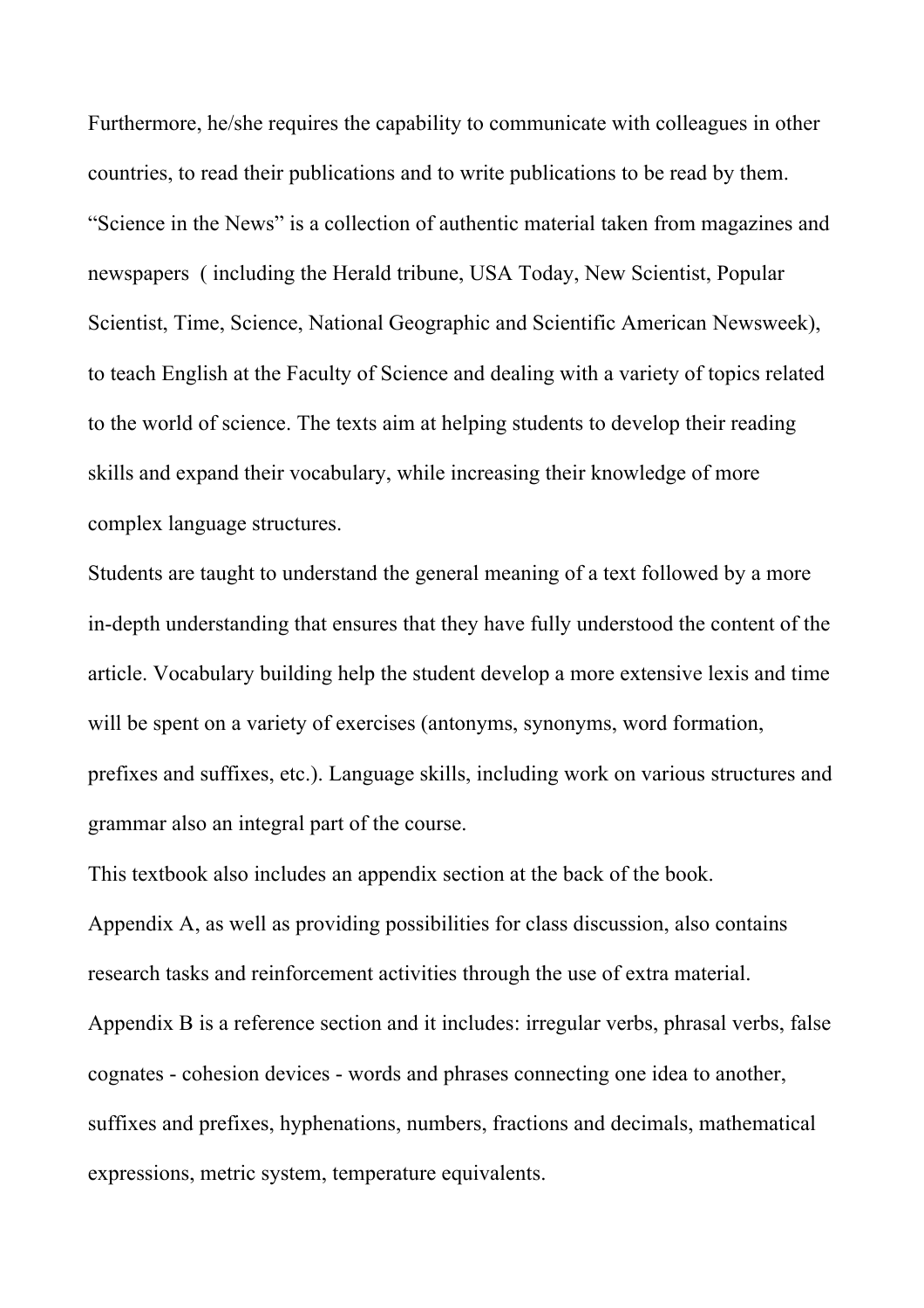BIOLOGY by Campbell and Reece (Sixth Edition) (for reference only) – Includes on-line course and instructor Editor Benjamin and Cummings ISBN 0-8053-6624-5 www.aw.com/bc

#### **Grammar**

**Essential Grammar in Use -** Grammatica di base della lingua inglese. (con soluzioni). Terza Edizione. **Raymond Murphy** con Lelio Pallini . (Cambridge) CD included. (elementary)

This grammar book covers basic English grammar. Each unit covers 2 pages. The page on the left provides grammatical information, while exercises can be found on the right page. The appendices are not to be ignored (they can be found at the end of the book) Following the appendices, from page 260-279 there are a number of supplementary exercises for revision.

**Dizionario** il Ragazzini 2008 inglese-italiano italiano-inglese by Giuseppe ragazzini (complete with CD). Editore Zanichelli

#### **Internet**

There are numerous sites on the internet - Newsweek, the Ecologist, the Telegraph and the Mail, the BBC, science daily (to name just a few) with interesting and readable articles, not forgetting **Wikipedia encyclopaedia** which is recommended. It also has the advantage that texts can be translated into Italian.

**Internet course** The BBC offers an interesting and informative on-line course at

www.bbc.co.uk/worldservice/learningenglish

#### **Examination**